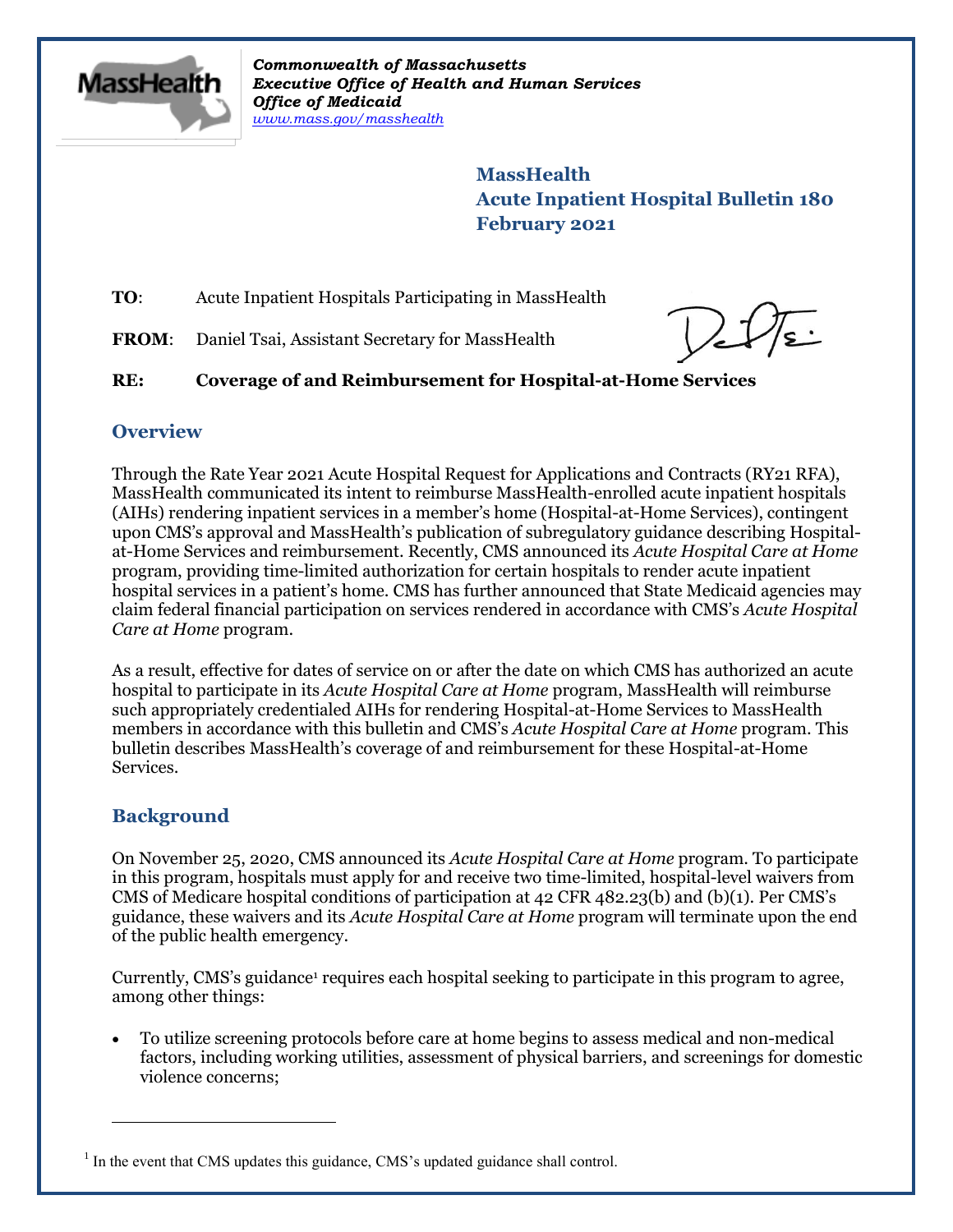# **MassHealth Acute Inpatient Hospital Bulletin 180 February 2021 Page 2 of 4**

- Not to admit patients to their home without their prior consent to receive inpatient services at their home;
- To admit patients only from an emergency department or inpatient unit of the credentialed acute hospital following an in-person visit by either a medical doctor (MD) or an advanced practice provider (APP);
- To provide or contract for, at a minimum, the following services:
	- o Pharmacy
	- o Infusion
	- o Respiratory care including oxygen delivery
	- o Diagnostics (labs, radiology)
	- o Monitoring with at least two sets of patient vitals daily
	- o Transportation
	- o Food services including meal availability as needed by the patient
	- o Durable Medical Equipment
	- o Physical, Occupational, and Speech Therapy
	- o Social work and care coordination
- To provide certain personnel visits on, at a minimum, a certain cadence, in accordance with all applicable CMS *Acute Hospital Care at Home* program requirements, including, but not limited to, those relating to hospital standards of care and hospital policies;
- To provide immediate, on-demand remote audio connection with Hospital at Home staff who can immediately connect either an RN or MD to the patient;
- To ensure appropriate minimum emergency response times;
- To track and, as requested, report unanticipated mortality during the inpatient stay, escalation rate (i.e., transfer back to the acute hospital inpatient from the patient's home during the acute stay), and volume of patients treated at home;
- To establish a local safety committee review (similar to a Mortality and Morbidity team, but dedicated to this program) which will review the metrics listed above prior to weekly submission; and
- To use InterQual, Milliman, or another accepted patient leveling process to ensure that only patients requiring an acute level of care are treated by this hospital.

Additional information on the CMS's *Acute Hospital Care at Home* program is at: [https://www.cms.gov/newsroom/press-releases/cms-announces-comprehensive-strategy-enhance](https://www.cms.gov/newsroom/press-releases/cms-announces-comprehensive-strategy-enhance-hospital-capacity-amid-covid-19-surge)[hospital-capacity-amid-covid-19-surge.](https://www.cms.gov/newsroom/press-releases/cms-announces-comprehensive-strategy-enhance-hospital-capacity-amid-covid-19-surge) Additional information on CMS's waiver process, including a portal through which interested hospitals can submit a waiver application, is available at: [https://qualitynet.cms.gov/acute-hospital-care-at-home.](https://qualitynet.cms.gov/acute-hospital-care-at-home)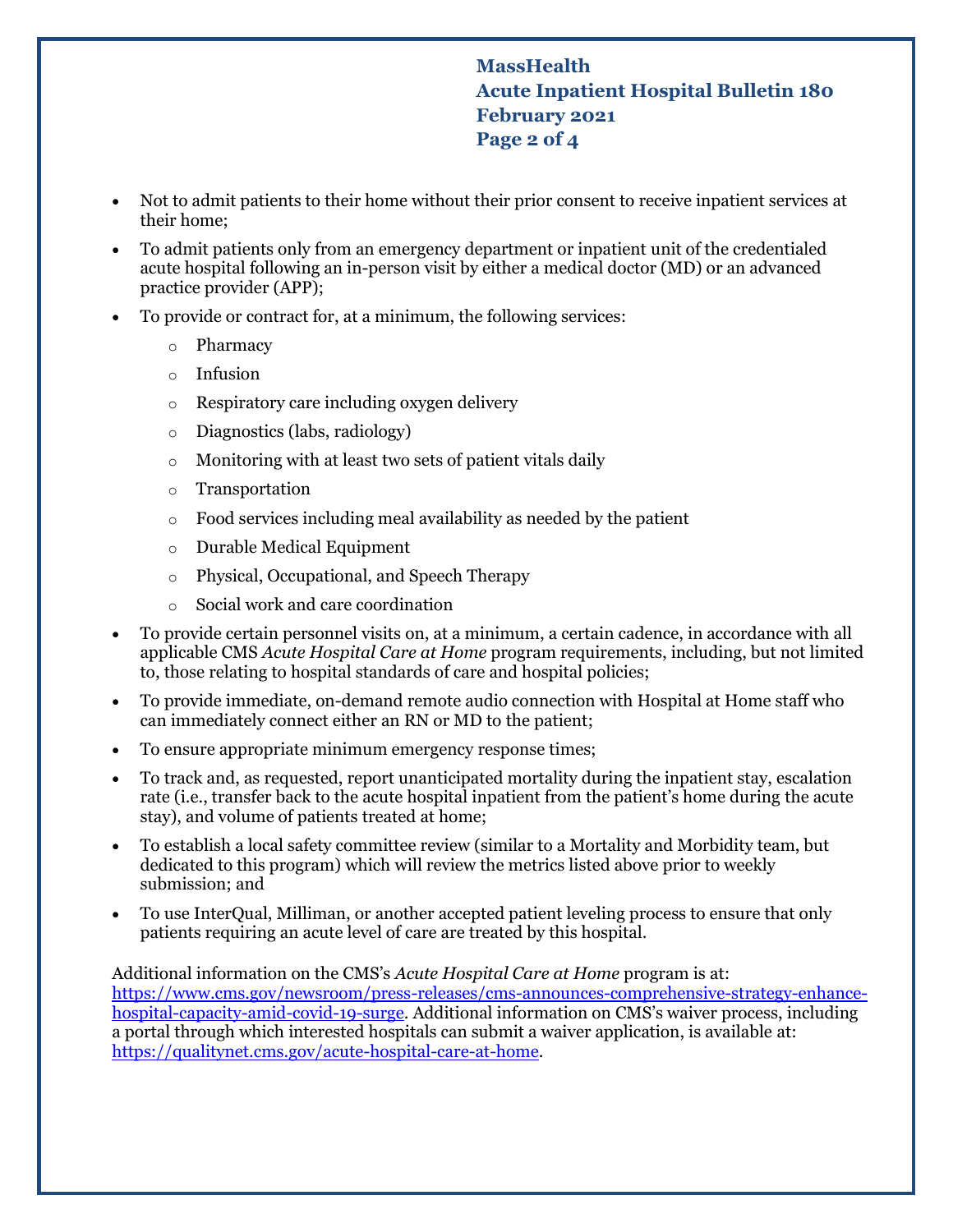**MassHealth Acute Inpatient Hospital Bulletin 180 February 2021 Page 3 of 4**

### **MassHealth Coverage of and Reimbursement for Hospital-at-Home Services**

Effective for dates of service on or after the date on which CMS has authorized an acute hospital to participate in its *Acute Hospital Care at Home* program, MassHealth will permit AIHs participating in the CMS *Acute Hospital Care at Home* program to provide Hospital-at-Home services in a MassHealth member's home in accordance with this bulletin and the CMS *Acute Hospital Care at Home* program.

For such appropriately credentialed hospitals that, as of the date of this bulletin, have already rendered Hospital-at-Home services to a MassHealth member, such hospitals must, within 30 days of the date of this bulletin, and prior to billing MassHealth for such services, submit a copy of CMS's approval of the hospital's *Acute Hospital at Home* waiver request to MassHealth.

For those hospitals that, as of the date of this bulletin, have not yet rendered Hospital-at-Home Services to a MassHealth member, the hospital must, prior to rendering such services to a MassHealth member:

- Be authorized by CMS to participate in its *Acute Hospital Care at Home* program; and
- Submit a copy of CMS's approval of the hospital's *Acute Hospital at Home* waiver request to MassHealth.

AIHs rendering Hospital-at-Home Services to MassHealth services must do so:

- in accordance with all of the rules governing the CMS *Acute Hospital Care at Home* program; and
- in accordance with all regulations, contracts, and subregulatory and subcontractual guidance governing the MassHealth Acute Hospital Program, including the MassHealth Utilization Management Program for Acute Inpatient Hospitals.

MassHealth will reimburse AIHs rendering Hospital-at-Home Services in accordance with the Adjudicated Payment Amount per Discharge payment methodology, as described in Section 5.B.1 of the RFA.

## **Billing Instructions**

In order to indicate on a claim for acute inpatient hospital services that such services were provided at the patient's home, the hospital must include on the HIPAA-compliant claim transaction the condition code DR ("Disaster Related") and Revenue Code 0119 ("Room and Board, Private -- Other") in the appropriate fields on the facility claim.

#### **MassHealth Website**

This bulletin is available on th[e MassHealth Provider Bulletins](http://www.mass.gov/masshealth-provider-bulletins) web page.